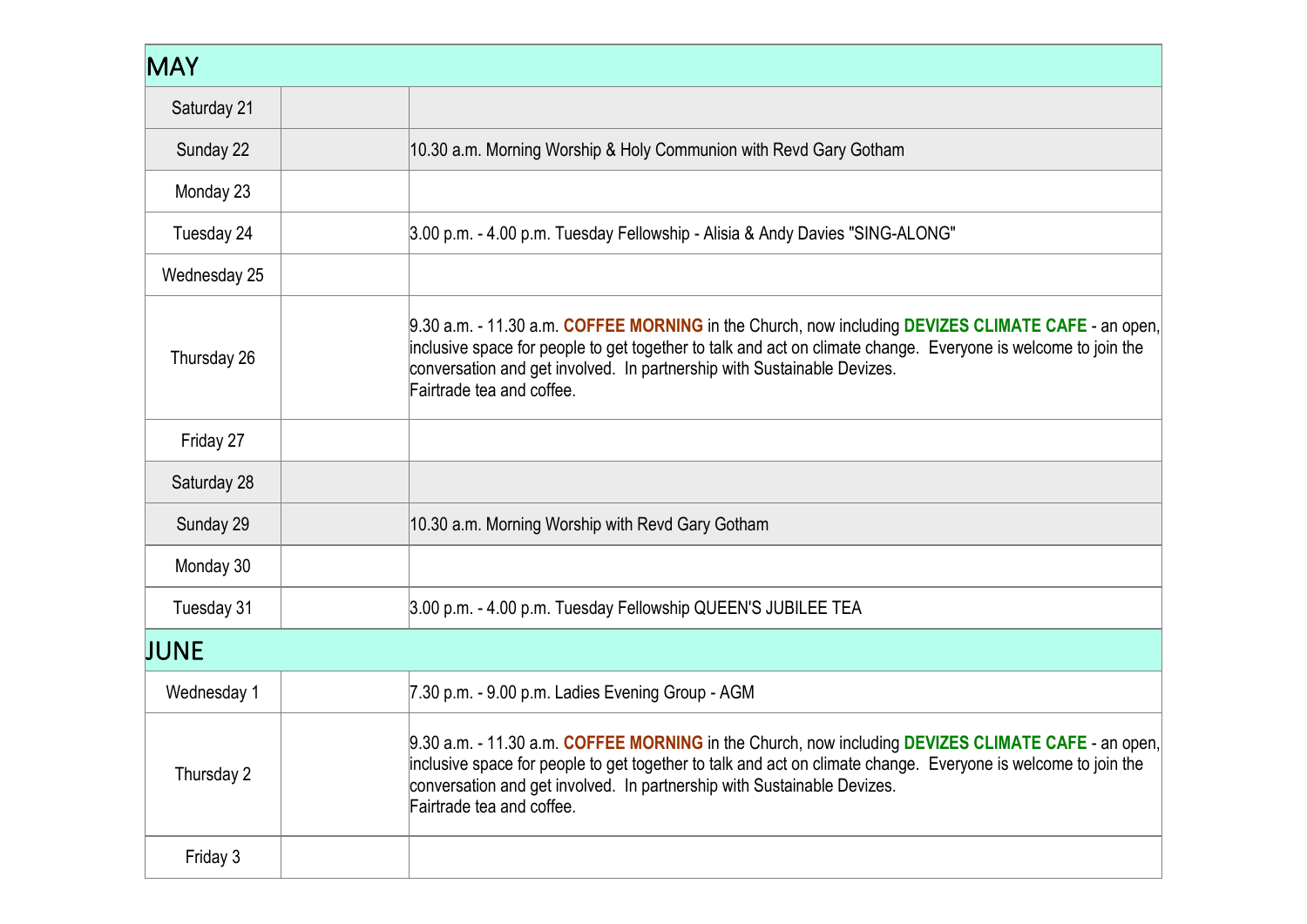| Saturday 4   |                                                                                                                                                                                                                                                                                                                             |
|--------------|-----------------------------------------------------------------------------------------------------------------------------------------------------------------------------------------------------------------------------------------------------------------------------------------------------------------------------|
| Sunday 5     | 10.30 a.m. Morning Worship with Mrs Margaret White                                                                                                                                                                                                                                                                          |
| Monday 6     |                                                                                                                                                                                                                                                                                                                             |
| Tuesday 7    | 3.00 p.m. - 4.00 p.m. Tuesday Fellowship - ROYAL MEMORIES.                                                                                                                                                                                                                                                                  |
| Wednesday 8  |                                                                                                                                                                                                                                                                                                                             |
| Thursday 9   | 9.30 a.m. - 11.30 a.m. COFFEE MORNING in the Church, now including DEVIZES CLIMATE CAFE - an open,<br>inclusive space for people to get together to talk and act on climate change. Everyone is welcome to join the<br>conversation and get involved. In partnership with Sustainable Devizes.<br>Fairtrade tea and coffee. |
| Friday 10    |                                                                                                                                                                                                                                                                                                                             |
| Saturday 11  |                                                                                                                                                                                                                                                                                                                             |
| Sunday 12    | 10.30 a.m. Morning Worship<br>3.00 p.m. MESSY CHURCH                                                                                                                                                                                                                                                                        |
| Monday 13    |                                                                                                                                                                                                                                                                                                                             |
| Tuesday 14   | 3.00 p.m. - 4.00 p.m. Tuesday Fellowship - Ursula McKinnon "VISIT TO ROMANIA"                                                                                                                                                                                                                                               |
| Wednesday 15 | 2.30 - 4.30 p.m. Ladies Evening Group - Afternoon TREASURE TRAIL on foot around central Devizes. If you<br>are interested in taking part click > HERE                                                                                                                                                                       |
| Thursday 16  | 9.30 a.m. - 11.30 a.m. COFFEE MORNING in the Church, now including DEVIZES CLIMATE CAFE - an open,<br>inclusive space for people to get together to talk and act on climate change. Everyone is welcome to join the<br>conversation and get involved. In partnership with Sustainable Devizes.<br>Fairtrade tea and coffee. |
| Friday 17    |                                                                                                                                                                                                                                                                                                                             |
| Saturday 18  |                                                                                                                                                                                                                                                                                                                             |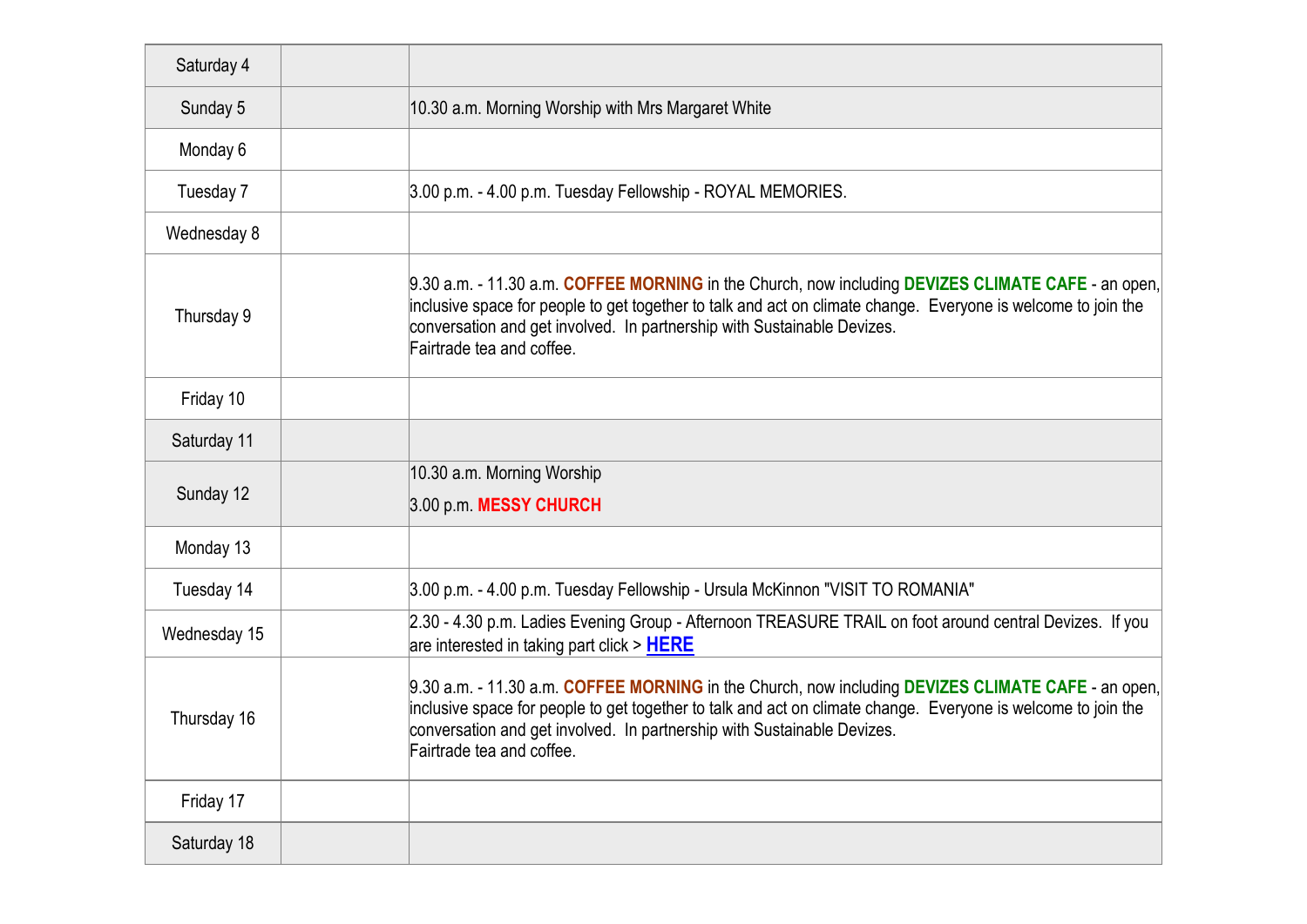| Sunday 19    | 10.30 a.m. Morning Worship with Mr John Saunders                                                                                                                                                                                                                                                                            |
|--------------|-----------------------------------------------------------------------------------------------------------------------------------------------------------------------------------------------------------------------------------------------------------------------------------------------------------------------------|
| Monday 20    |                                                                                                                                                                                                                                                                                                                             |
| Tuesday 21   | 3.00 p.m. - 4.00 p.m. Tuesday Fellowship - John Girvan "RUBBISH TALK"                                                                                                                                                                                                                                                       |
| Wednesday 22 |                                                                                                                                                                                                                                                                                                                             |
| Thursday 23  | 9.30 a.m. - 11.30 a.m. COFFEE MORNING in the Church, now including DEVIZES CLIMATE CAFE - an open,<br>inclusive space for people to get together to talk and act on climate change. Everyone is welcome to join the<br>conversation and get involved. In partnership with Sustainable Devizes.<br>Fairtrade tea and coffee. |
| Friday 24    |                                                                                                                                                                                                                                                                                                                             |
| Saturday 25  |                                                                                                                                                                                                                                                                                                                             |
| Sunday 26    | 10.30 a.m. Morning Worship with Mrs Joanne Williams                                                                                                                                                                                                                                                                         |
| Monday 27    |                                                                                                                                                                                                                                                                                                                             |
| Tuesday 28   | 3.00 p.m. - 4.00 p.m. Tuesday Fellowship - John Totten "AVEBURY- part 1". No meetings during July and<br>August - Re-start on Tuesday 6 September.                                                                                                                                                                          |
| Wednesday 29 |                                                                                                                                                                                                                                                                                                                             |
| Thursday 30  | 9.30 a.m. - 11.30 a.m. COFFEE MORNING in the Church, now including DEVIZES CLIMATE CAFE - an open,<br>inclusive space for people to get together to talk and act on climate change. Everyone is welcome to join the<br>conversation and get involved. In partnership with Sustainable Devizes.<br>Fairtrade tea and coffee. |
| <b>JULY</b>  |                                                                                                                                                                                                                                                                                                                             |
| Friday 1     |                                                                                                                                                                                                                                                                                                                             |
| Saturday 2   |                                                                                                                                                                                                                                                                                                                             |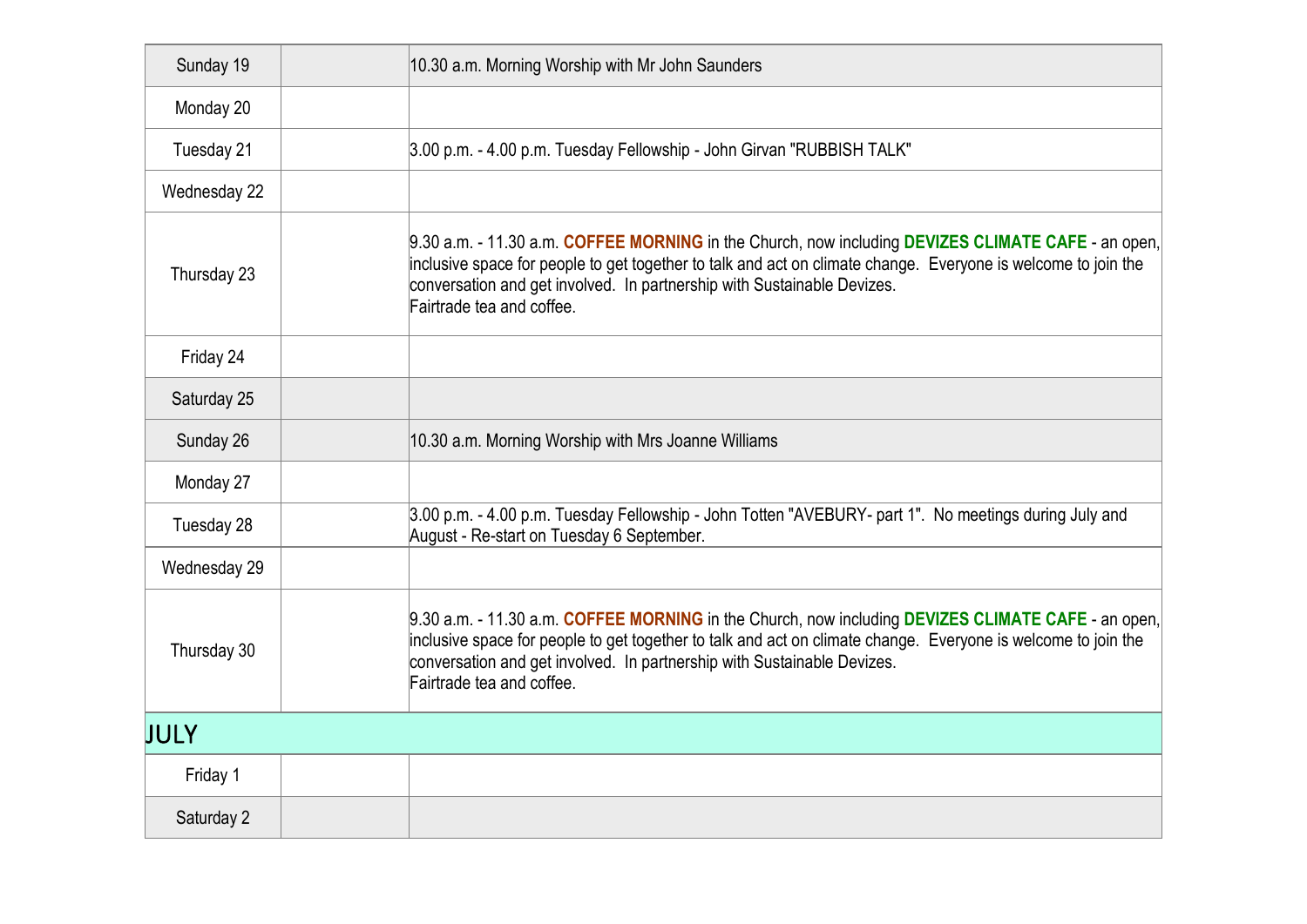| Sunday 3     | 10.30 a.m. Morning Worship & Holy Communion - Revd Ray Adams                                                                                                                                                                                                                                                                |
|--------------|-----------------------------------------------------------------------------------------------------------------------------------------------------------------------------------------------------------------------------------------------------------------------------------------------------------------------------|
| Monday 4     |                                                                                                                                                                                                                                                                                                                             |
| Tuesday 5    |                                                                                                                                                                                                                                                                                                                             |
| Wednesday 6  |                                                                                                                                                                                                                                                                                                                             |
| Thursday 7   | 9.30 a.m. - 11.30 a.m. COFFEE MORNING in the Church, now including DEVIZES CLIMATE CAFE - an open,<br>inclusive space for people to get together to talk and act on climate change. Everyone is welcome to join the<br>conversation and get involved. In partnership with Sustainable Devizes.<br>Fairtrade tea and coffee. |
| Friday 8     |                                                                                                                                                                                                                                                                                                                             |
| Saturday 9   |                                                                                                                                                                                                                                                                                                                             |
| Sunday 10    | 10.30 a.m. Morning Worship - Mr Mike Evans<br>3.00 p.m. MESSY CHURCH                                                                                                                                                                                                                                                        |
| Monday 11    |                                                                                                                                                                                                                                                                                                                             |
| Tuesday 12   |                                                                                                                                                                                                                                                                                                                             |
| Wednesday 13 |                                                                                                                                                                                                                                                                                                                             |
| Thursday 14  | 9.30 a.m. - 11.30 a.m. COFFEE MORNING in the Church, now including DEVIZES CLIMATE CAFE - an open,<br>inclusive space for people to get together to talk and act on climate change. Everyone is welcome to join the<br>conversation and get involved. In partnership with Sustainable Devizes.<br>Fairtrade tea and coffee. |
| Friday 15    |                                                                                                                                                                                                                                                                                                                             |
| Saturday 16  |                                                                                                                                                                                                                                                                                                                             |
| Sunday 17    | 10.30 a.m. Morning Worship                                                                                                                                                                                                                                                                                                  |